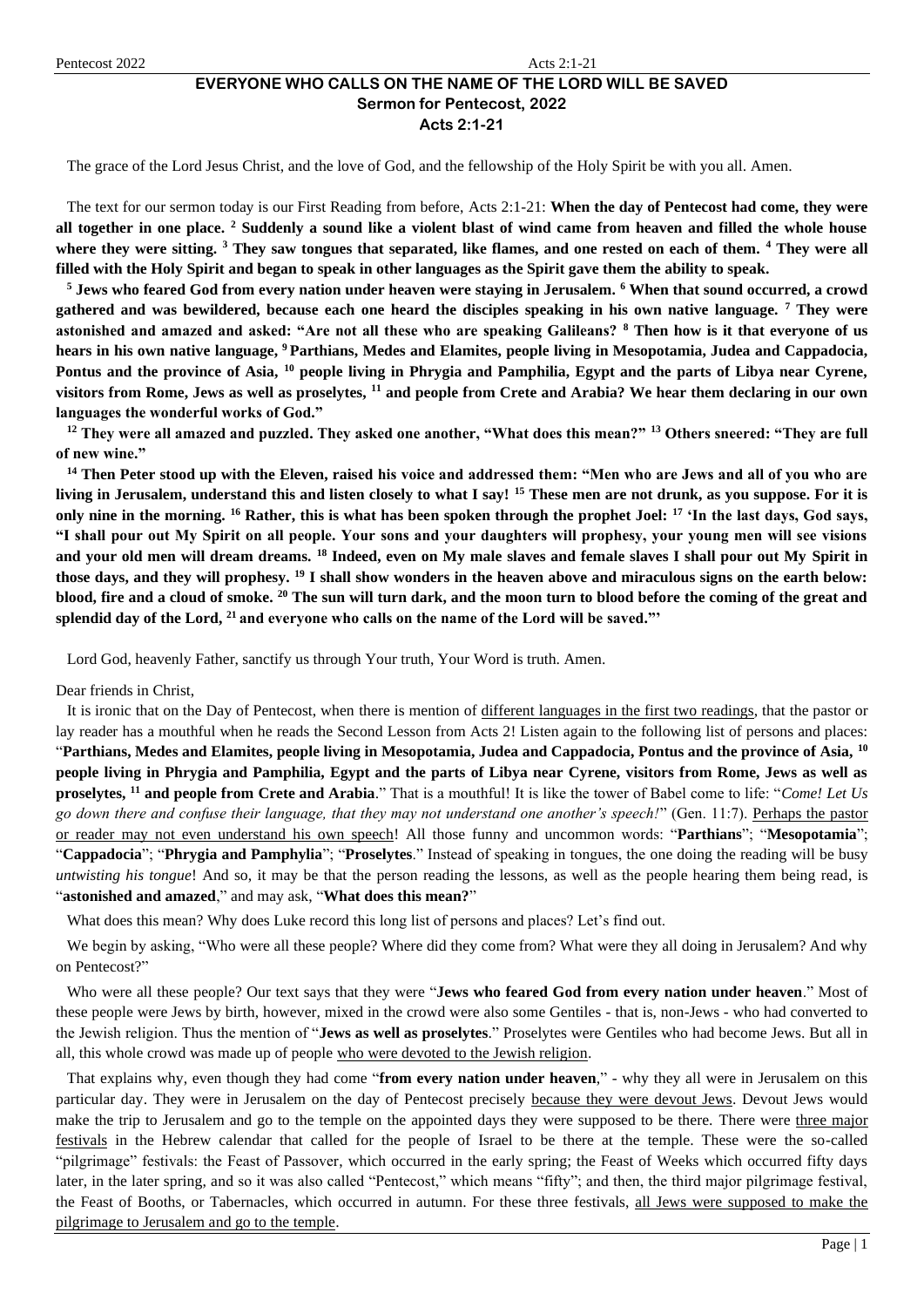Making the pilgrimage to Jerusalem was a significant undertaking even back when all the Jews had lived in the land of Israel itself, but when the Jews became scattered away from Israel, living in far distant lands, the trip to Jerusalem had become more of a big deal. Still, they came. So here they were, thousands of them, making the trek, "**Jews who feared God from every nation under heaven**."

But how had the Jews become so scattered in the first place? Why were they not all still living in the land the LORD had given them?

Centuries earlier, in 722 B.C., the northern kingdom of Israel had fallen to the *Assyrians*, and the Assyrians then dispersed those northern tribes, kicking them out of the land. So off they went in every direction, settling in distant lands, far and wide. Then after the fall of the north, about a century later, around 600 B.C., the Babylonian king, Nebuchadnezzar, started deporting the people of Judah, the southern kingdom, taking them off to *Babylon*, far to the east, in Mesopotamia. This was the "Babylonian Captivity." And even though the Persian king Cyrus issued an edict in 538 B.C., allowing the Judahites to return to Jerusalem, many Jewish families by that time had settled down in Mesopotamia and made new homes there, and they never came back.

So between the Assyrian deportation and the Babylonian captivity, that accounts for the massive Jewish Dispersion that existed at the time of the New Testament. The Jewish people were scattered all over the Near East and the Mediterranean world, living in many nations for centuries now, and thus speaking the native languages of their respective countries. Yet these Jews would still come back to Jerusalem and go to the temple for the annual pilgrimage festivals of Passover, Pentecost, and Booths.

That is why you have all these people from all these lands being present in Jerusalem on the day of Pentecost. But really, more than that, this was all part of God's plan. God had arranged it for all these people to be there that day. They were all there, in Jerusalem, in and around the temple area, and then when God caused there to be a loud sound, "**a sound like a violent blast of wind**," that caught their attention, and they all went over to the place where the sound was coming from. God wanted them to be there and to hear what else they now would hear.

What did they hear? First, they heard that the company of the believers "**began to speak in other languages as the Spirit gave them the ability to speak**." These "**other languages**" were the languages spoken in those other parts of the world that the Jewish pilgrims had come from. These were not languages that the believers knew by learning them in a class. No, this was a miraculous manifestation of the Spirit, specifically given by God for this occasion. It was a message, a signal, that the church now was going to bring the Good News of the mighty works of God - that the Gospel now was to go out to "**every nation under heaven**." Not just to Jewish pilgrims coming to Jerusalem, but more than that, the Gospel of Christ would now go out, starting from Jerusalem *to every nation*, to both Jews and Gentiles, to be preached in every language spoken in the world. It was starting, here in Jerusalem, here on Pentecost Day. Remember how Jesus had told His disciples, before He ascended, that "*based on His name, repentance for the forgiveness of sins will be preached to all nations, beginning at Jerusalem*" (Luke 24:47). Well, this is that beginning. This is the moment, right here.

So that is what the apostle Peter begins to do. That's what the people hear next. Peter proclaims repentance and forgiveness of sins in Jesus' name in the sermon that follows here in Acts 2. We get the first part of his message today - we'll hear the rest of it next week. But the purpose of it all is this: "**everyone who calls on the name of the Lord will be saved**."

Dear friends, that includes you! You and I need to be saved. We need to be saved from our sins and the judgment that our sin brings down upon us. That sin began in the Garden when our first parents decided they wanted to be their own god. So they gave in to temptation and disobeyed what God had told them. And the judgment came: They were driven out of the Garden and cut off from the tree of life. "*For you are dust and you will return to dust*" the LORD God said (Gen. 3:19). This same sinful tendency that we all share, to be our own god, we see later at the tower of Babel: Men thought they could reach to the heavens and make a name for themselves, apart from God. But God comes down and sees their puny efforts and confuses their language and scatters them to the wind.

Every time we try to be our own god we end up failing miserably, and we continue to do so. You would think we would learn our lesson, but we don't listen to what God has said. We think we'll just do what we want, *independent of God's Word*. That's always a wrong move, and the judgment is always the same: Death. Confusion. Discord. This is why you and I need saving. We can't do it ourselves. By my own actions, I already show that I make a lousy god. It's why I often find myself in trouble. So now, how am I going to rescue myself? "*What a wretched person I am! Who will rescue me from this body, which is bringing death?*" (Romans 7:24). I can't. God must do it for me.

And that is exactly what He has done. "*Thanks be to God, through Jesus Christ our Lord!*" (Romans 7:25). To this world of confusion, God has sent a Saviour. Jesus Christ is His name. He, the Son of God has come in the flesh to save us. Peter will go on to tell us next week in greater detail just how this has happened, but I can't help but tell you some of that right now. Christ, the Son of God, has come down from heaven and has fulfilled what the Father gave Him to do, which is to win our salvation. He has kept God's commandments perfectly in our place. And even though He was sinless, Jesus has taken the judgment for our sins again, in our place. He has died on the cross for us, to gain our forgiveness. *The cross of Christ is our tower that does reach to the*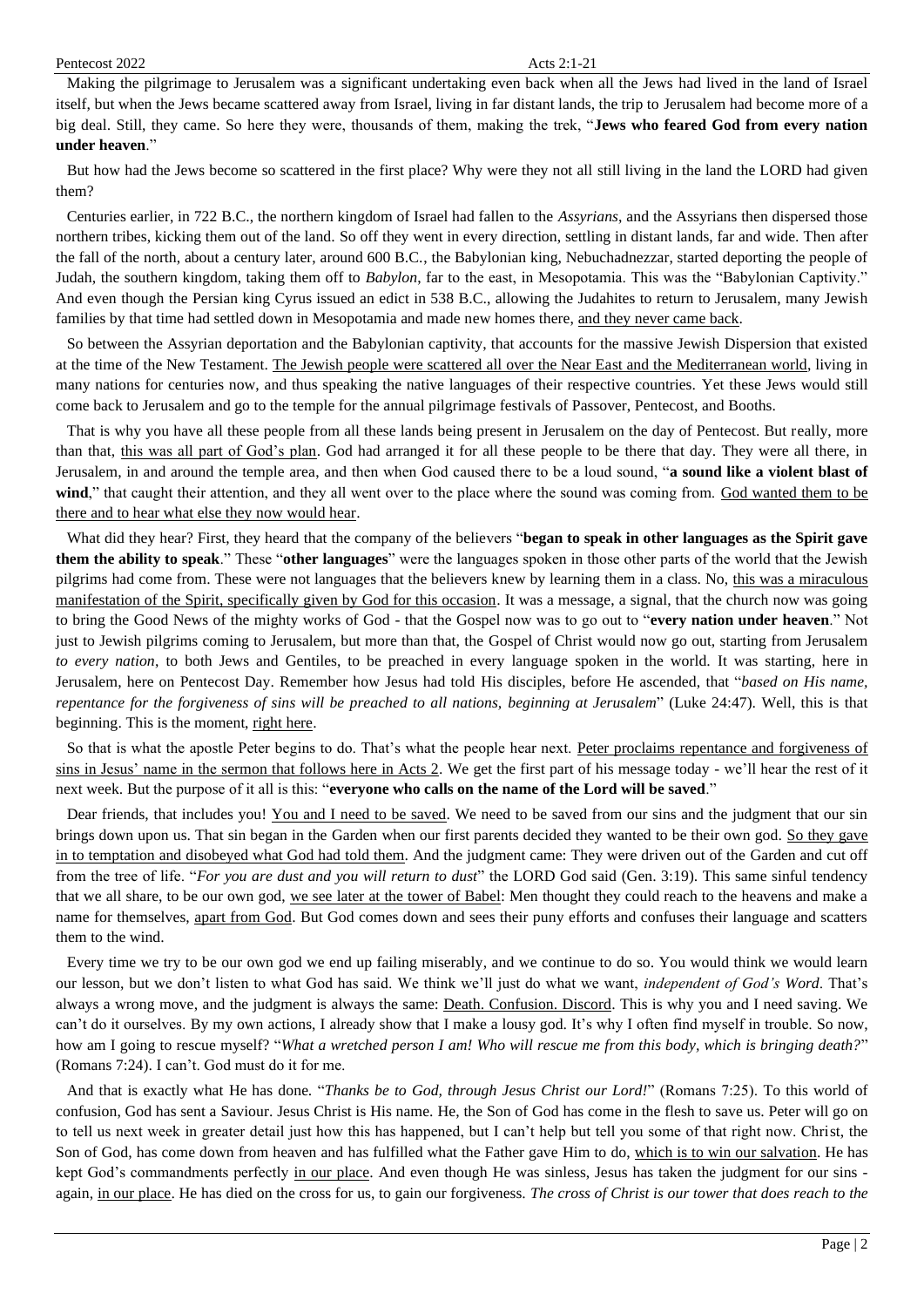*heavens*. He lifts us up and takes us there. Christ our Saviour has risen from the dead and ascended into heaven, and in His name, through faith in Him, we shall join Him there.

This is the Good News; this is the Gospel that all men everywhere need to hear. This is what Pentecost is all about: the beginning of that worldwide outreach. Not only do Parthians and Medes get the Good News, so do we. "**Parthians, Medes and Elamites, people living in Mesopotamia, Judea and Cappadocia, Pontus and the province of Asia, <sup>10</sup> people living in Phrygia and Pamphilia, Egypt and the parts of Libya near Cyrene, visitors from Rome, Jews as well as proselytes, <sup>11</sup> and people from Crete and Arabia**" - they all heard the mighty works of God being told in their own tongues. But so do we, and people from all over the world today. Family and friends, strangers, people near and far - all hear the Gospel of Christ being proclaimed in their own language.

The first Pentecost was the beginning. Pentecost 2022 is the continuation, for now the Gospel is being proclaimed to all who dwell on earth, to every nation and tribe and language and people. For Christ Jesus is the Lamb of God who takes away the sin of the world<sup>1</sup>, the Lamb who was slain, and by His blood, He has redeemed people for God from every tribe and language and people and nation.<sup>2</sup>

So it is that "**everyone who calls on the name of the Lord will be saved**." May it be so. Amen.

The peace of God which passes all understanding, keep your hearts and minds in Christ Jesus. Amen.

### PRAYER FOR PENTECOST

Almighty, eternal God, we praise You today for giving the Holy Spirit to the Church to bear witness to Your saving truth in Jesus Christ. Fill Your Church again now with heavenly power, and sanctify Your people as they now come before You in praise and prayer.

We praise You, above all else, for the precious gifts of faith, eternal life, love, joy, and peace through Your Spirit. We thank You for His inspiration of the prophets and apostles who wrote Your Word. We thank You for protecting the Holy Scriptures, so that we still have them today. Grant that we may be eager to hear Your Word also today. May we receive the words we hear as Your words, and so remain in Your truth and life. Help us to appreciate them and to use them as a lamp for our feet and a light for our path day by day. Help the precious truths of Your Word to shine brightly among all people, so that many more may gladly accept Your truth, and trust in the Saviour. We thank and praise You for the willingness and courage that the Spirit has given to Your people ever since the days of the apostles, to spread the Gospel among the nations. Give us similar willingness and courage, that people everywhere may learn to sing Your praises and to rejoice in Your salvation.

Loving Father, by Your Spirit renew in us sincere repentance for our sins and faith in Jesus. Direct and rule our lives, that we may grow daily in knowing and loving You and our Saviour Jesus Christ. Give us the continuing peace and comfort of Christ's saving love. Arouse within us a genuine desire for all that is right, holy, pure, and just. Cleanse us in both body and soul so that, as temples of the Holy Spirit, we may be loyal to our Saviour, obedient to His words, faithful to His church, and untiring in deeds of love and mercy. Help us to live in holiness, and save us from all unrighteousness. Grant us the spirit of mercy, kindness, peace, and goodwill.

May Your truth and Word have pride of place throughout our land. Teach all people to walk in Your ways, and to respect Your holy will.

Give Your Holy Spirit, the Advocate, to all who must pass through dark valleys and deep waters, that they may find in You their strength and comfort for ever. Be the guardian of all in danger, the friend of all who are lonely, the strength of all who are tempted, the comfort of all who sorrow, the hope of all who despair, and the health of all who are sick. In everything, help us to be filled with the Holy Spirit, for Jesus' sake, in whose precious name we pray. Amen.